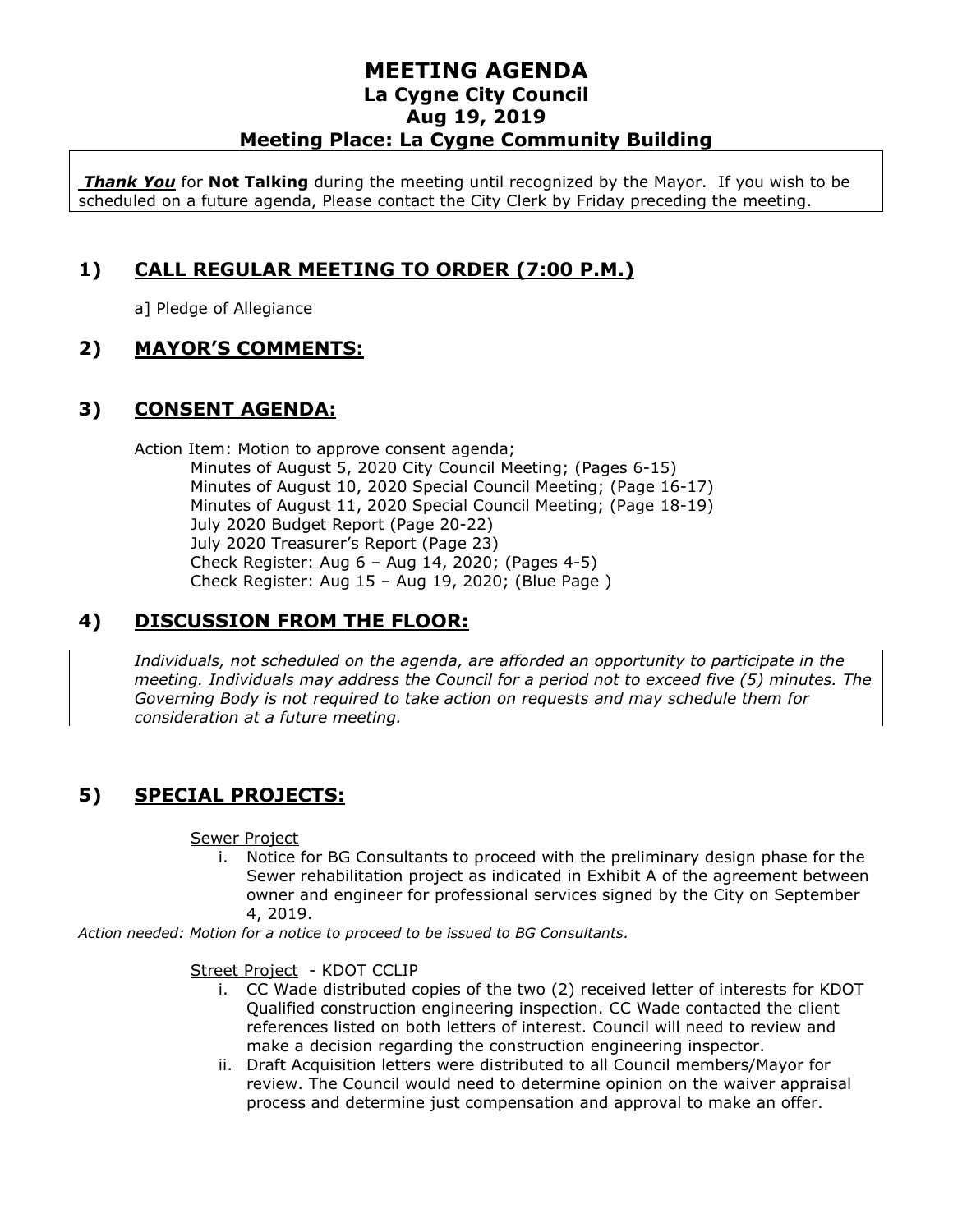### **MEETING AGENDA La Cygne City Council Aug 19, 2019 Meeting Place: La Cygne Community Building**

### **5) SPECIAL PROJECTS CONT:**

Emergency Sewer Line Repair – Double Eagle Excavating

i. Double Eagle Excavating is scheduled to begin work on August 25. BNSF has been contacted and will have flagman scheduled for that week.

### **6) REPORTS OF CITY OFFICERS:**

- $\checkmark$  City Attorney Burton Harding
- $\checkmark$  Police Officer & Codes Officer Corporal Kurtis West (Blue Pages )
- $\checkmark$  Public Works Department Dan Nasalroad (Blue Pages)
- $\checkmark$  Fire Chief Dan Nasalroad
- $\checkmark$  City Clerk Jodi Wade (Blue Pages)

### **7) REPORTS OF COUNCIL COMMITTEES:**

a] Water & Gas---------------------------------------Danny Curtis------- Logan Smith

- $\checkmark$  Gas line located at 18325 E 2300 Lane City Attorney Harding was awaiting contact from Michael Hixon's legal representative.
- ✓ (In Committee review) Draft Ordinance for Gas Utility.
- $\checkmark$  (In Committee review) Vacant Pit or Riser Meter installation fee. (Page 24)
- b] Street ---------------------------------------------James Thies ------- Jerome Mitzner
	- $\checkmark$  (In Committee review) RFP for Stormwater Master Planning being reviewed by the committee.
	- $\checkmark$  (In Committee review) 104 South 4<sup>th</sup> St (Frankie's Liquor/Get the funk out laundromat): continued review of the regulations/codes pertaining to the entrance/parking lot/street repair. (Page 25)
- c] Sewer----------------------------------------------James Thies ------- Thomas Capp
- $\checkmark$  The new sewer rate went in to affect on August 1, 2020 and the Debt service fee line will reflect on the September 1 billing. The debt service fee revenue will go to a separate fund from the sales.
- d] Park------------------------------------------------Danny Curtis ------- Thomas Capp
- e] Cemetery------------------------------------------Danny Curtis ------- Thomas Capp
- $\checkmark$  Sale of Surplus Equipment Exmark mower. (Page 26)
- f] Public Safety---------------------------------------Jerome Mitzner------ Logan Smith
- g] Community Building------------------------------ Danny Curtis ------- James Thies
	- $\checkmark$  A wedding in the Community Building was booked back in February 2020 for October 1-3, 2020. Can the wedding still take place and would the \$85 refundable deposit cover the necessary cleaning fees?

h] Employee Relations & Training-------------------Logan Smith ------ Jerome Mitzner